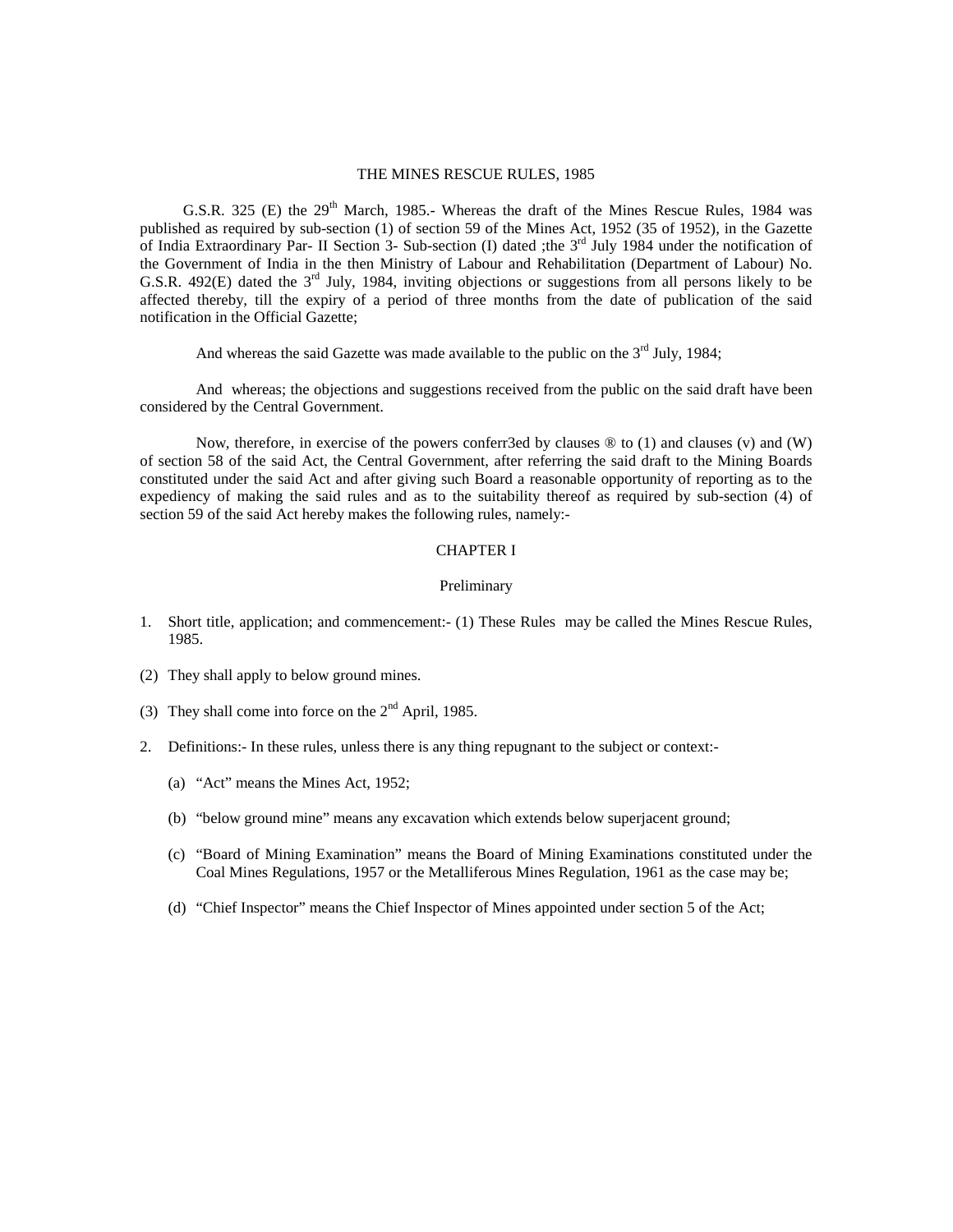- (e) "Foreman's Certificate" means the foreman's certificate granted by the Board of Mining Examination;
- (f) "Inspector" means an Inspector of Mines appointed under the Act, and includes a district magistrate when exercising any power or performing any duty of an; Inspector which he is empowered by the Act to exercise or perform;
- (g) "Instructor" means a person appointed as such under sub-rule (2) of rule 3.
- (h) "Manager" means a person appointed under section 17 of the act;

(i) "Manager's Certificate" means the manager's certificate granted by the Board of Mining Examination ;

- (j) "Ordinarily employed" with reference to any mine or part thereof means the average number of persons employed per day in the mine or part of mine during the preceding calendar year ( obtained by dividing the number of man-days worked by the number of working days excluding rest days and other non-working days);
- (k) "Overman's Certificate" means the overman's certificate granted by the Board of Mining Examinations;

(1) "Owner" means a person; who is the immediate proprietor or lessees /or occupier of the mine or of any part thereof and in the case of amine the business where of is being carried on by a liquidator or receiver, such liquidator or receiver buy does not include a person who merely receives a royalty, rent or fine from the mine, or is merely the proprietor of the mine, subject to any lease; grant or licence for working thereof, or is merely the owner of the soil and ;not interested in the minerals of the mine ; but any contractor or sub-lessee for the working of a mine or part thereof shall be subject to the Act in like manner as if he was an owner, but not so as to exempt the owner from any liability;

(m)"Principal Official" means the senior – most mine official in mining discipline on duty in the mine;

(n) "Qualified medical practitioner " means a medical practitioner who possess any recognised medical qualification as defined in clause (h) of section 2 of the Indian Medical Council Act, 1956 and who is enrolled on a State Medical register as defined in clause (k) of that section;

(o) " rescue room" means a rescue room as established and maintained, under rules;

(p) "rescue station" means a rescue station established and maintained under rule 3;

(q) "rescue trained person" means a person certified by the Superintendent to be rescue trained person under sub –rule (1) of rule 21;

(r) "Schedule" means a Schedule appended to these rules;

(s) "Superintendent" means a superintendent of rescue station appointed under sub-rule (2) of rule3.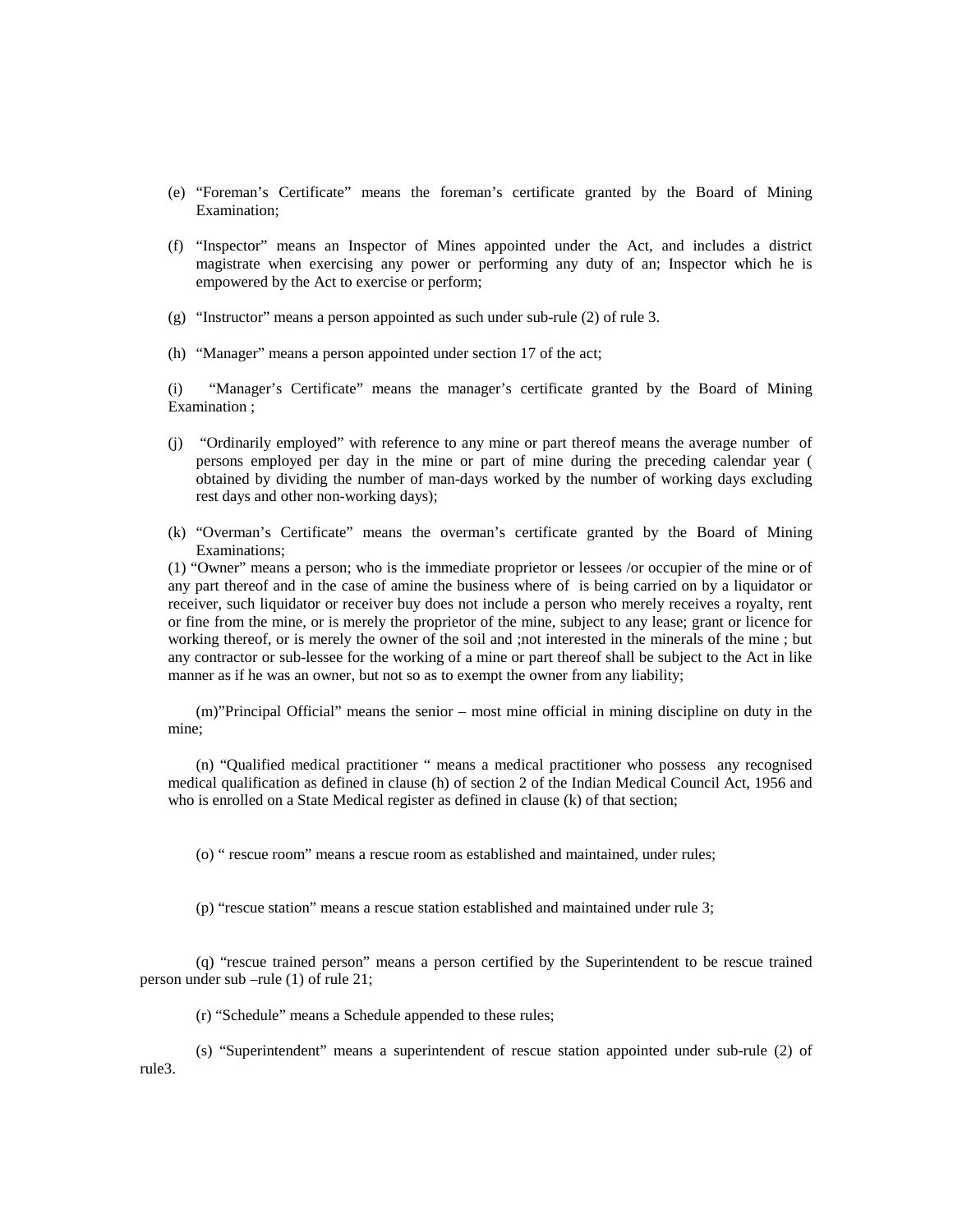### CHAPTER II

#### RESCUE STATIONS AND RESCUE ROOMS

3. Establishment and location of rescue station;- (1) The Chief Inspector may permit or require; the owner of a below ground mine or a group of below ground mines to establish and maintain rescue station, stations with such designs and specifications and at; such place/ places as may be considered necessary in consultation with the owner:

Provided that where there are below ground mines belonging to more than one owner, the Chief Inspector may permit or require two or more owners to jointly establish a common rescue station:

Provided further that all the existing rescue stations as on the date of ;coming into force of these rule, shall continue to function for a period of three years from that date.

(2) At every rescue station there shall be appointed one Superintendent and at least two instructions and also, there shall be maintained a rescue brigade of not less tan eighteen rescue trained persons.

(3) In case where the absence of the Superintendent at a rescue station exceeds 60 days, the owner shall appoint another Superintendent.

(4)The owner shall, within seven days from the date of assumption or relinquishment of charge by the Superintendent , inform the Chief Inspector and ;the Inspector in-charge of the region where the mine is situated (hereinafter referred to as Regional Inspector) in Form I.

4. Functions of rescue stations:- The functions of rescue station shall include:-

- (i) imparting initial training in rescue and recovery work;
- (ii) imparting refresher training to rescue trained persons;

(iii) providing support by its own rescue teams and equipment in case of major accidents or longlasting rescue and recovery operations; and

(iv) carrying out the functions of rescue room in respect of these below ground mines where there is no rescue room.

5.Establishment and location of rescue rooms:- (1) At every below ground mine where, more than 100 persons are ordinarily employed below ground and there is no rescue station within its radius of 35 kms. The owner, shall establish and ;maintain on surface close to mine entrance a rescue room:

 Provided that it may be sufficient to provide one rescue room for a number of mines belonging to the same owner where:-

(a) the total number of persons ordinarily employed in below ground workings of all such mines does not exceed 5000; and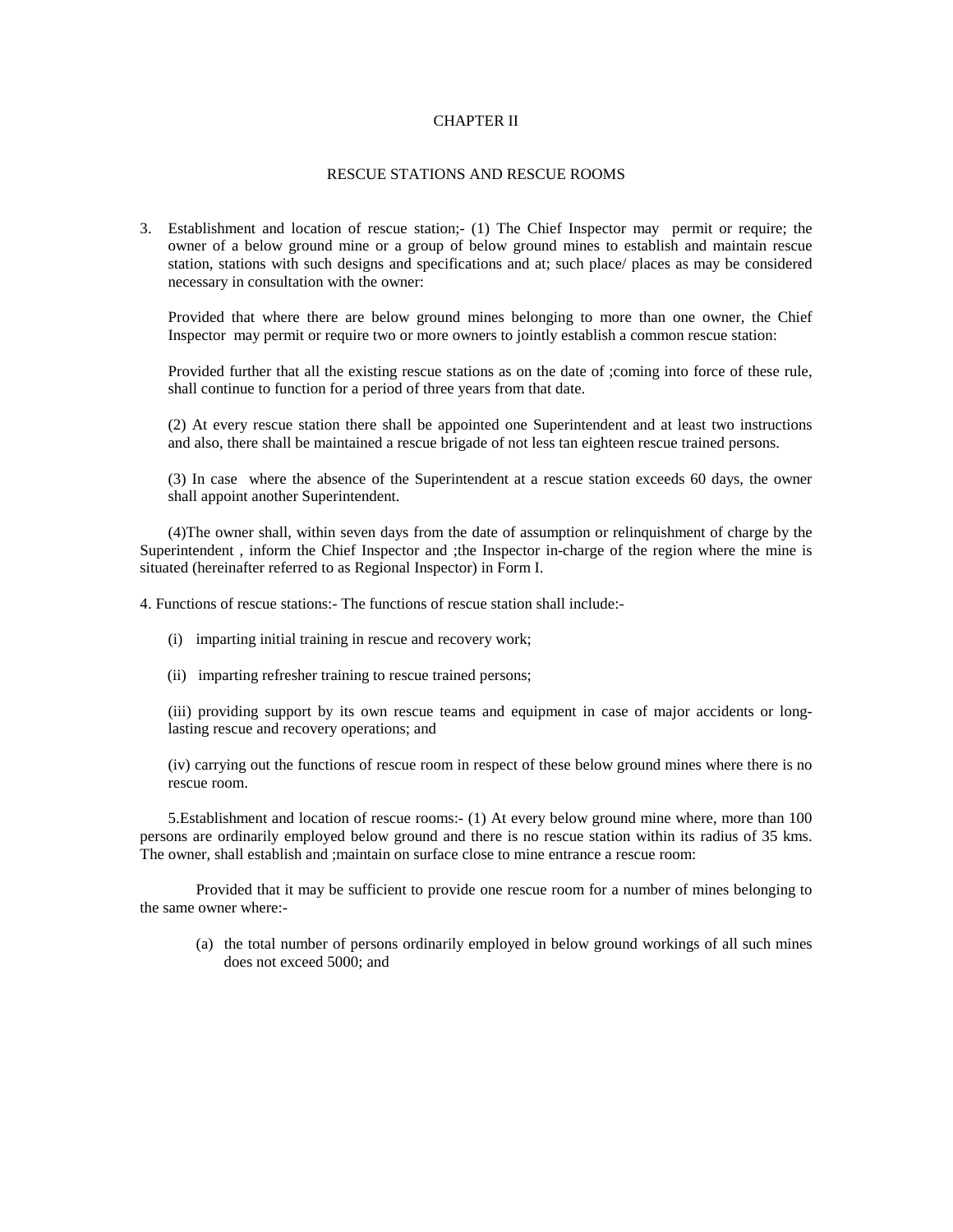(b) The mines are situated radius of 35 kms. From and connected by road with the rescue room :

Provided further that the Chief Inspector may permit the owner of a group of mines having the total number of persons ordinarily employed below ground in excess of 5000, to use the rescue room as a rescue station excepting the functions of imparting initial training in rescue work, if such rescue room is :-

- (a) equipped with requisite additional rescue apparatus including at least 15 extra sets of two hour self- contained breathing apparatus; and
- (b) placed under the charge of a person holding the qualifications prescribed under rule 8 and a minimum of five rescue trained persons of whom at least one shall hold the qualifications prescribed under rule 10, are posted thereat.

(2) Notwithstanding anything contained in sub-rule (1) in the case of below ground coal mines having a fiery seam or gassy seam of second or third degree, the Chief Inspector may, for reasons to be recorded in writing require the owner to establish and maintain a rescue room irrespective of the number of persons ordinarily employed below ground therein.

(3)At each rescue room, there shall be appointed such number of rescue trained persons as may be necessary and one of them possessing the qualifications specified in rule 10 shall be made incharge of the rescue room. At least one rescue trained person shall always be in attendance at the rescue room.

 6. Functions of rescue room:- A rescue room shall provide facilities for the storage, assembly, testing and adjustments of breathing apparatus and other rescue equipment and apparatus and for their speedy transport to mines.

7. Qualifications, experience etc. of Superintendent:- After coming into force of these rules, no person shall be appointed as Superintendent unless he:-

- (j) is a rescue trained person ;
- (ii) has 5 years practical experience of below ground work in mines; and
- (iii) holds a First Class Manager's Certificate of a type not restricted to open cast workings.

8. Qualifications, experience etc., of Instructors:- After; the coming into force of these rules no person shall be appointed as Instructor unless he:-

- (i) is a rescue trained person;
- (ii) has 3 years practical experience of blow ground work in mines; and
- (iii) holds a Manager's certificate of a type not restricted to open cast workings.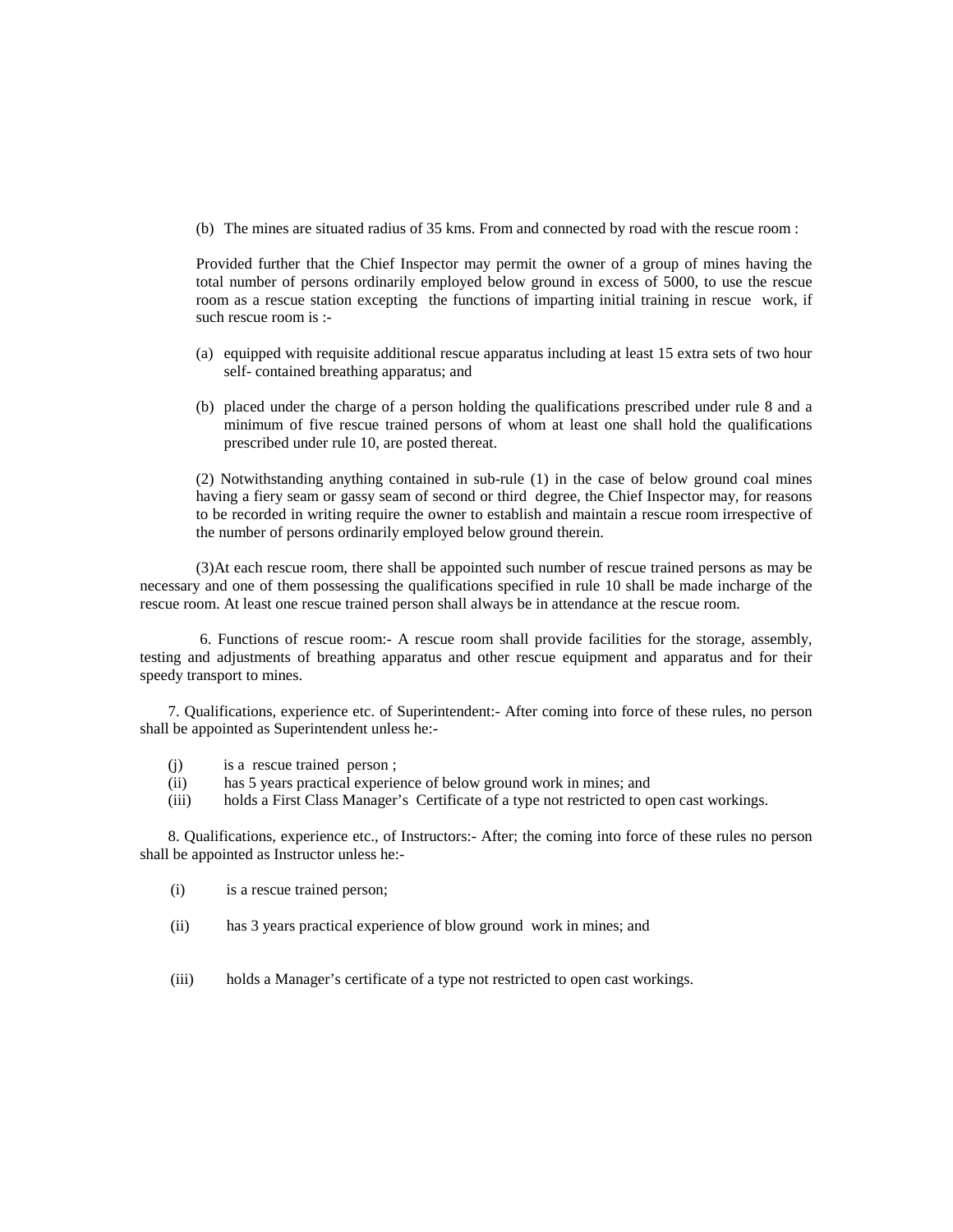9. Selection of rescue trained persons for posting at rescue stations:- (1) After coming into force of these rules the rescue trained persons for posting at a rescue station shall be selected, from amongst the rescue trained persons employed in mines served by the rescue station, by the Superintendent in consultation with the managers of such mines.

(2) A person selected under sub-rule (1) shall be posted for not less than one year and not more than five years at a rescue station at any one time.

10. Qualifications, experience etc. of rescue room incharge:- No person shall be appointed as rescue room incharge unless he:-

- (i) is a rescue trained person;
- (ii) has 3 years practical experience of below ground work in mines ; and
- (iii) holds a Manager's , Overman's or Foreman's Certificate of a type not restricted to open cast workings.

11. Equipments:- (1) At every rescue station there shall be provided and maintained for immediate use, apparatus and equipment as specified in Schedule I.

(2) At every rescue room there shall be provided and maintained for immediate use, apparatus and equipment as specified in Schedule II.

 (3)At a below ground mine, where no rescue room is located, apparatus and equipment as specified in Schedule III, shall be maintained at the entrance of such mine.

(4)Self- contained breathing apparatus provided at a rescue station and that at rescue rooms under it shall be of the same type and make.

(5)The following apparatus and equipments provided in pursuance of sub-rules (1), (2) and (3), shall be of a type or standard approved by the Chief Inspector, namely:-

- (a) breathing apparatus;
- (b) smoke helmets and apparatus serving the same purpose;
- (c) reviving apparatus;
- (d) electric safety lamps and flame safety lamps;
- (e) gas detector; and
- (f) self rescuers.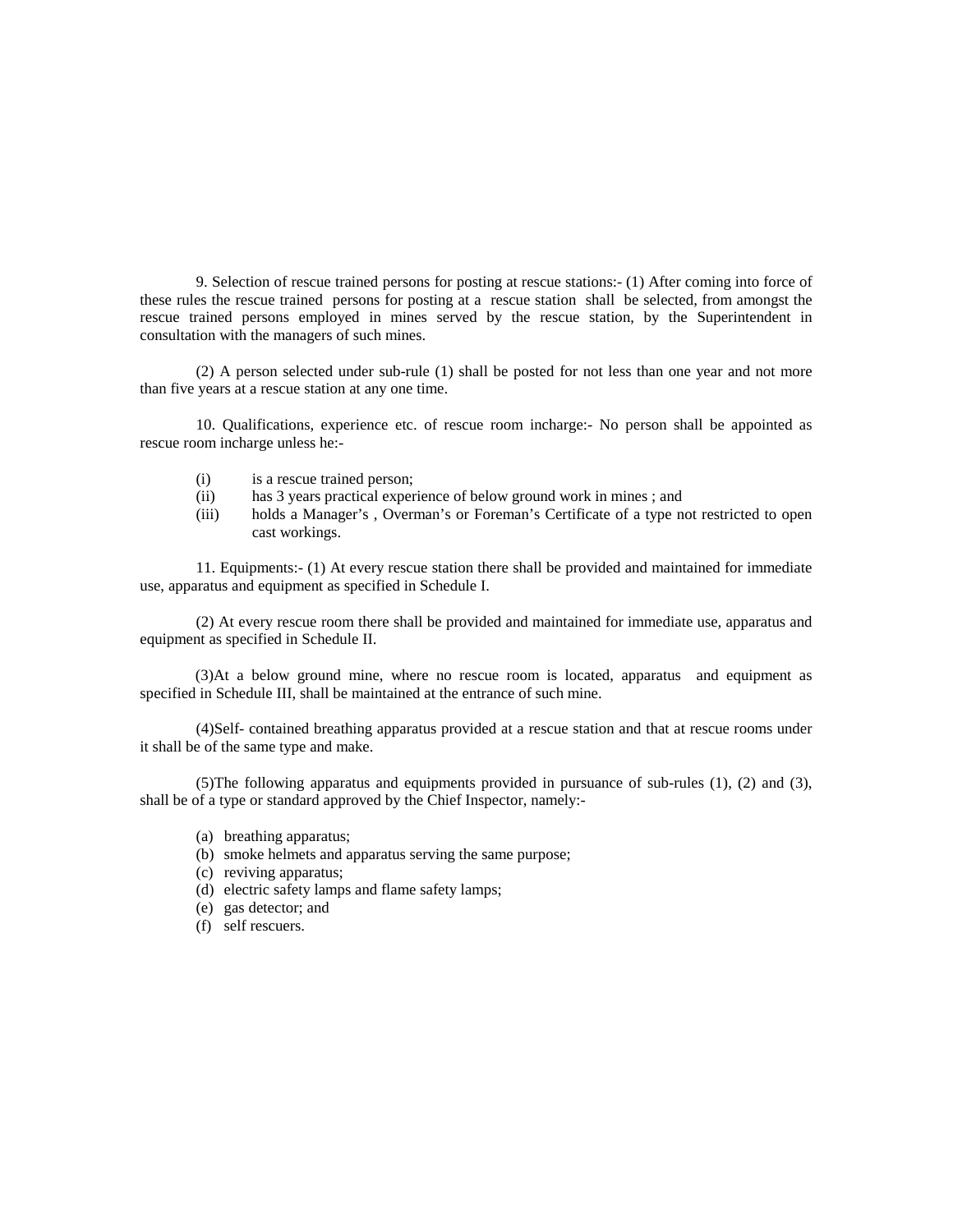(6) All breathing apparatus and every flow meter shall be adjusted; and tested and the purity of oxygen for use in breathing apparatus shall be tested in such manners as are laid down in Schedule IV.

(7)In case of an accident in a below ground mine arising out of the use of any rescue apparatus, a written report thereof shall be sent, within 24 hours of such accident, by the manager of the mine to the Chief Inspector and Regional Inspector in Form II appended to mines rules.

(8)In case of an accident in a rescue station or rescue room arising out of the use of any rescue apparatus a written report thereof shall be sent , within 24 hours of such accident, by the Superintendent to the Chief Inspector and Regional Inspector in Form II aforesaid.

(9)No absorbent charges, chemicals, self-rescuer and gas detector tubes shall be kept at al rescue station, rescue room or below ground mine for use beyond the expiry date, which shall be legibly marked on the boxes thereof.

### CHAPTER III

Duties and responsibilities of superintendents etc.

12.Duties and responsibilities of Superintendent.- (1) The Superintendent shall be in overall control of the rescue station and the rescue rooms served by such rescue station.

(2)The Superintendent shall ensure that all the rescue equipment and apparatus kept at the rescue station, rescue rooms and at the entrance of the below ground mines under his control are-

- (a) maintained in perfect working order;
- (b) inspected by Instructors at specified intervals; and
- (c) tests are conducted and adjustments are made.

(3)The Superintendent shall ensure that adequate stock of spare parts and supplies are kept for maintaining rescue equipment and apparatus in perfect working order.

(4)The Superintendent shall countersign the records maintained under sub-rule (1) of rule 13.

(5)The Superintendent shall ensure that persons selected for initial training and those undergoing refresher training receive the prescribed course of instructions and practices and are issued the credit certificates for the same.

(6)The Superintendent shall make periodical inspection rescue rooms and the apparatus and equipment under his control.

(7)In the event of an emergency at a below ground mine, Superintendent shall perform such rescue and recovery work as may be assigned to him by the manager or in his absence by the principal official present at the surface. He shall within three days of completion of the rescue or recovery work send a report thereof to the Regional Inspector or the Chief Inspector.

(8)The Superintendent shall maintain in a bound paged book a diary and shall record therein the results of each of his inspections and also the action taken by him to rectify the defects observed during inspection.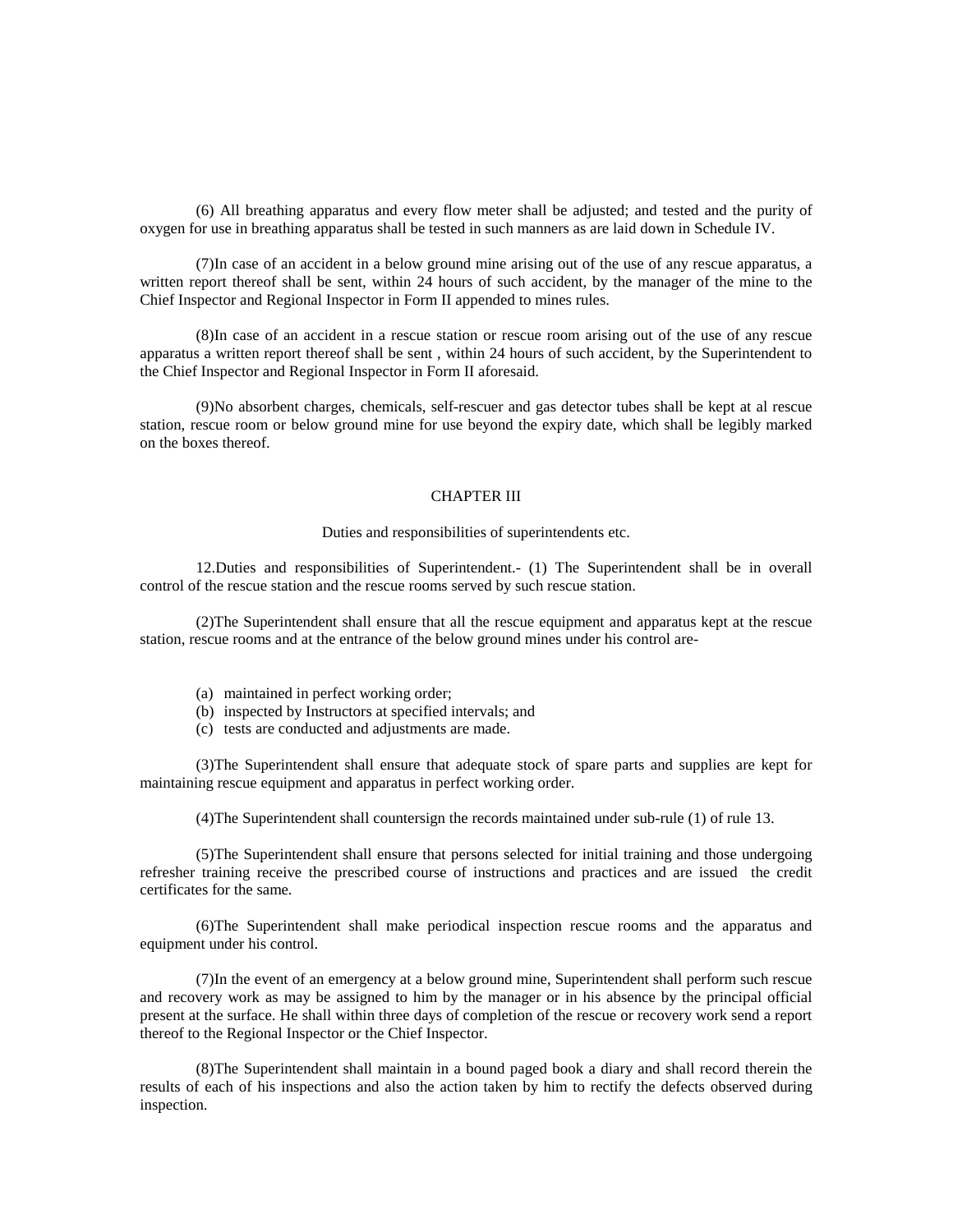(9)The Superintendent shall submit to the Chief Inspector and to the Regional Inspector detailed report on the functioning of the rescue station and rescue rooks under his control in the preceding year on or before the 20thl day of February of the succeeding year with particular reference to :-

- (a) type and number of equipment and apparatus provided and maintained;
- (b) Superintendent, instructors, rescue room Incharge and rescue brigades in position, as on the 31<sup>st</sup> December;
- (c) Number of rescue trained persons at each below ground mine served by the rescue station and number of such persons given refresher practices and medically examined, with results thereof;
- (d) Particulars of emergencies attended;
- (e) Any other relevant matter.

13.Duties of Instructors:- (1) Under the direction of Superintendent the Instructor shall-

- (a) impart course of instructions and practices to persons selected for training in rescue and recovery work as well as to rescue trained persons and maintain a record thereof; and
- (b) make inspection, test and adjustment of rescue equipment and apparatus and maintain a record thereof.

(2)In the event an emergency at a below ground mine, Instructors shall perform such rescue and recovery work as may be assigned to him by the manager or in his absence by the principal official present at the surface.

(3)Instructor shall not leave the rescue station without prior permission of the Superintendent.

(4)In the absence of the Superintendent, the Instructor shall be incharge of the rescue station.

14.Duties and responsibilities of rescue room incharge:- Every rescue room incharge shall-

- (a) display prominently a list of mines served by his rescue room;
- (b) maintain the equipment and apparatus kept at the rescue room in perfect ;order;
- (c) maintain a proper record of all rescue equipment and apparatus kept at the rescue room and inspection thereof; and
- (d) not allow any unauthorised person; to enter into, or permit any unauthorised person to take out any apparatus or equipment from the rescue room.

15.Duties of rescue trained persons posted at rescue station:- The rescue trained person shall-

- (a) obey order of the Superintendent and Instructor and assist them in discharge of their functions;
- (b) attend to messages, telephone calls and wireless and maintain record thereof;
- (c) maintain the rescue station in neat and tidy condition;
- (d) maintain the equipment and apparatus kept at the rescue station in perfect order;
- (e) perform rescue and recovery work in mines; and
- (f) not leave rescue station without obtaining permission from the Superintendent.

16.Duties of rescue room attendant :- Every rescue room attendant shall-

- (a) not leave the rescue room until relieved by a substitute;
- (b) not allow any unauthorised person to enter in or to take out any apparatus or equipment from the rescue room;
- (c) attend to telephone calls and maintain a record thereof;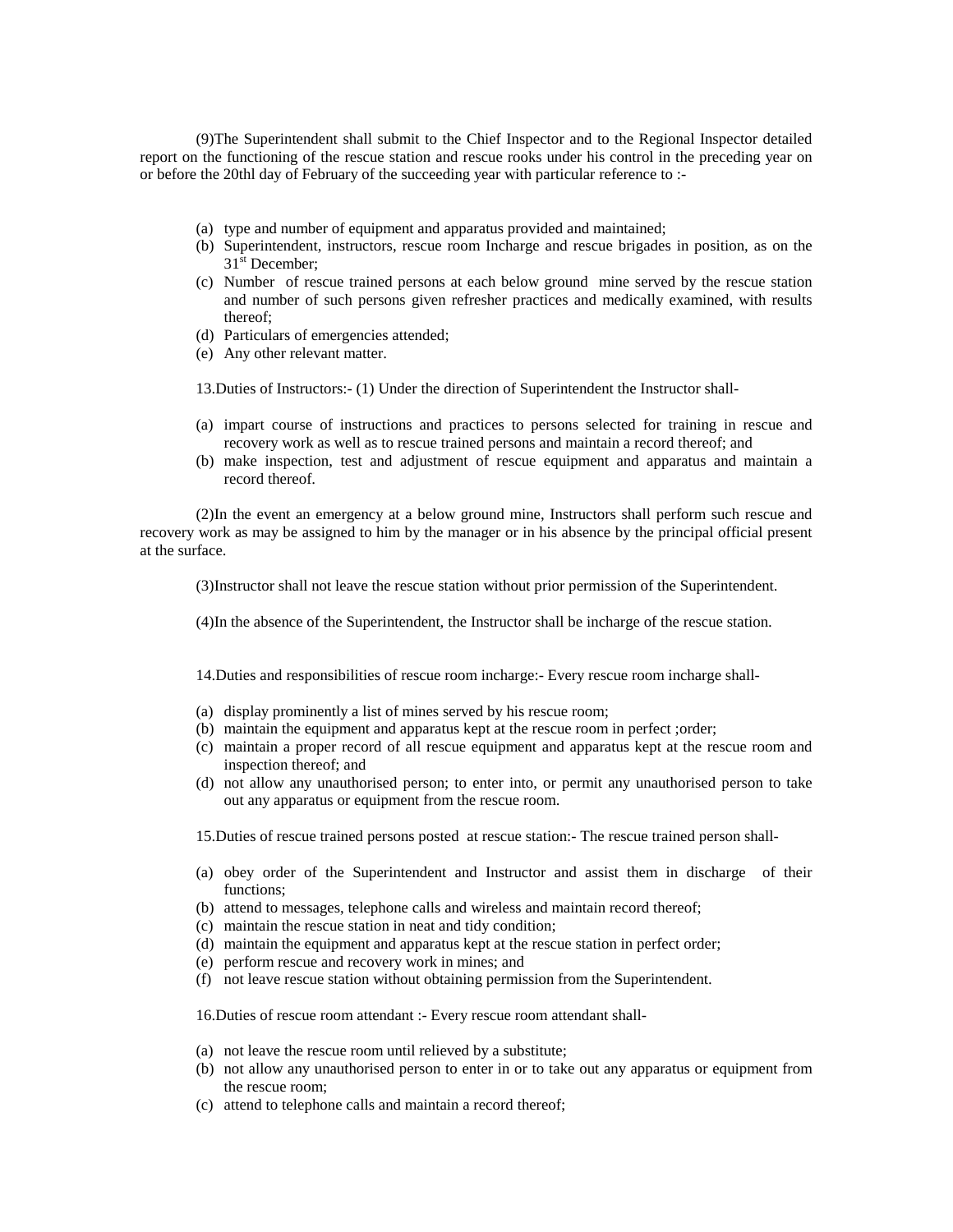(d) maintain the rescue room in neat and tidy condition; and

(e) obey orders of the rescue room incharge and assist him in discharge of his functions.

#### CHAPTER IV

### Organisation and equipment in mines

17.Telephone Communication – Every mine shall be connected telephonically with the rescue room and rescue station serving the mine. Wherever practicable wireless communication shall also be provided:

 Provided that where there is no telephonic communication system, the Chief Inspector may by an order in writing and subject to such conditions as he may specify therein, approve any other means of communication.

18.Rescue tracings:- There shall be kept at a below ground mine, more than three legible tracings of the working of the mine upto a date not before three preceding months. The tracing shall show the system of ventilation in the mine, and in particulars, the general direction of air current, every point where the quantity of air is measured, every air-crossing, ventilation-door stopping, booster fan and any other principal device for regulation and distribution of air, fire-dams, preparatory stoppings , every fire-fighting equipment, every water-dam with dimensions and other particulars of construction, every pumping, telephone and ambulance station, every room used for storing inflammable material, reserve stations and every haulage and travelling roadway.

19.Appointment of rescue trained persons in mines, their disposition and accommodation:- (1) The manager of a below ground mine, where more than 100 persons are ordinarily employed below ground, shall ensure that at least 5 rescue trained persons are readily available at surface at any time.

(2)The manager of a below ground mine, where more than 500 persons are ordinarily employed below ground , shall also ensure that persons on a scale of one man for every 100 persons or part thereof are rescue trained persons.

(3)It shall be the responsibility of the owner to provide suitable accommodation:-

- (i) close to the rescue station to the Superintendent, Instructors and members of rescue brigade;
- (ii) close to rescue room to rescue room incharge rescue trained persons and attendants attached to it; and
- (iii) close to below ground mine entrance to rescue trained persons other than those specified in  $(i)$  and  $(ii)$ .

(4)There shall be provided at a below ground mine effective bell or other arrangements, as may be approved by the Regional Inspector , for immediate summoning of rescue trained persons.

 20.Selection of persons for training in rescue work:- No person shall be selected for training in rescue work, unless:-

- (i) he is between 21 and 30 years of age and holds a valid First-aid certificate of the standard of the St. John Ambulance Association (India);
- (ii) he is certified by the Manager that he has sufficient underground experience for the purpose of rescue work;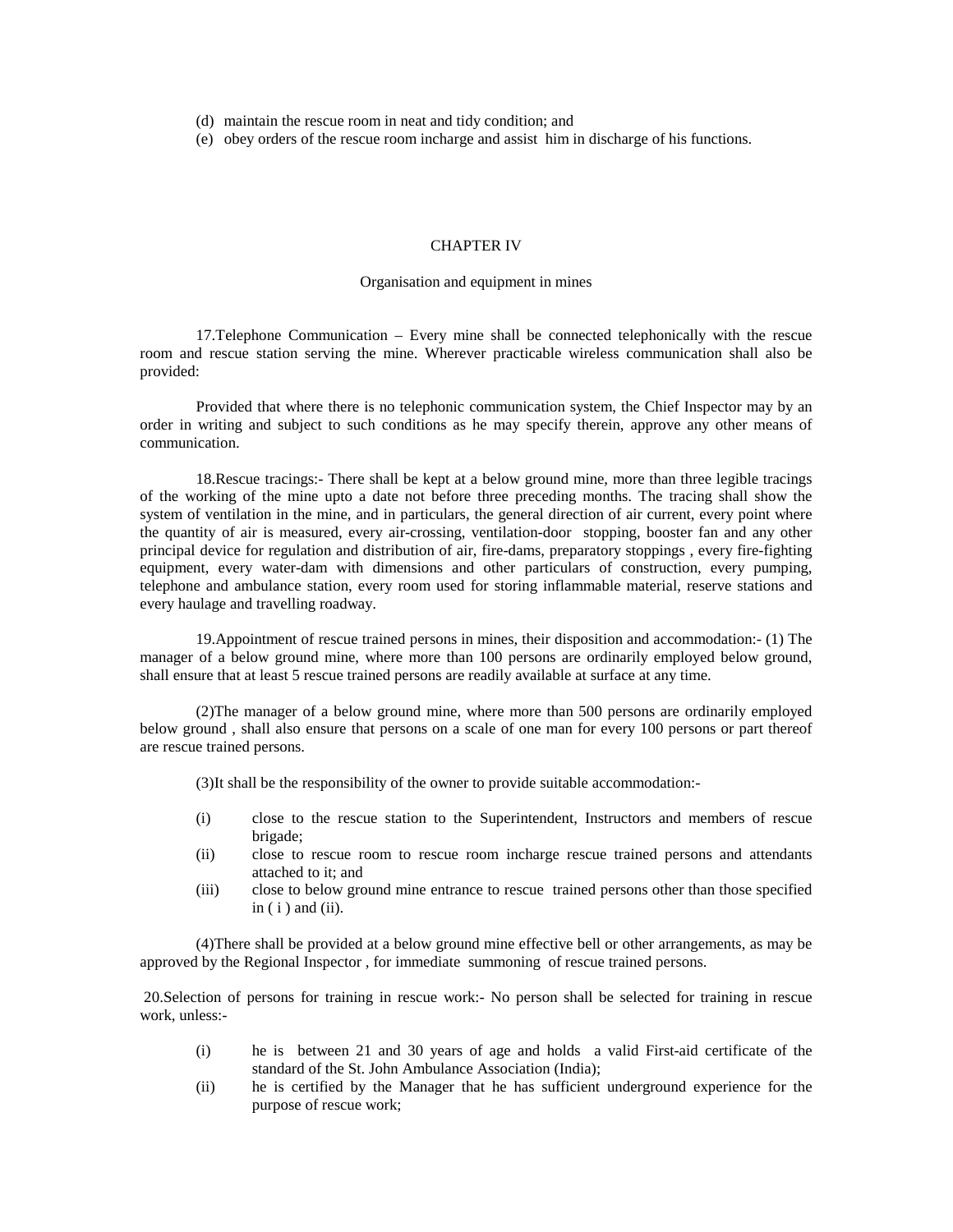(iii) he is certified by a qualified medical practitioner, as may be designated by the Manager after examination in accordance with Schedule VI, to be free from any organic disease or weakness and to be fit for undertaking rescue work; and

(iv) he is considered by the Superintendent of Rescue Station, after such examination and interview as he considers necessary , to be suitable for rescue work with breathing apparatus.

21.Instructions and practices etc.-(1) Every person selected for training in rescue work shall undergo the course of instructions and practices as set out in Part I of Schedule VII until he has passed and has; been certified as efficient by the Superintendent .

(2) Rescue trained person shall undergo practices and receive instructions as set out in Part II of Schedule VII.

(3)A record shall be kept at every rescue station of all persons undergoing practices and receiving instructions. Such record shall contain:-

- (i) the date and the character of each practice:
- (ii) the condition of each person after the practice, and if anything abnormal was observed in his condition, whether it was due to a defect of the apparatus or to that person ;and
- (iii) any other relevant information.

22.Medical examination etc. of rescue trained person:- Every rescue trained person shall be reexamined once at least in every twelve months by a qualified medical practitioner as may be designated by the manager in accordance with Schedule VI, and in case he is declared medically unfit, he shall cease to be a rescue trained person with effect from the date he has been so declared.

23.Suspension of rescue trained persons:- If in the opinion of the owner, agent, manager or an Inspector a rescue trained person is incompetent or is guilty of negligence or misconduct in the performance of his duties, the owner, agent, manager or Inspector as the case may be, may after giving such person an opportunity to give a written explanation, suspend him from or debar him for, undertaking any rescue and recovery work.

### CHAPTER V

#### Conduct of rescue work

24.Duties of Manager etc. in emergency:- (1) On receiving information of any emergency likely to require the services of a rescue team, the manager, or in his absence the Principal Official present at the surface, shall immediately:-

- (a) inform the rescue room or the rescue stations serving the mine for necessary assistance;
- (b) summon rescue trained person employed in the mine;
- (c) inform the owner, agent or manager of nearby mines to make available the services of rescue trained persons employed therein: if so required;
- (d) inform the rescue station about the nature of the occurrence; stating whether assistance would be needed from the rescue station;
- (e) summon medical assistance; and
- (f) send information of the occurrence to the Regional Inspector.

(2)All rescue and recovery work at a below ground mine shall be conducted under the control, direction and supervision of the manager of the mine or in his absence the principal official present at the surface.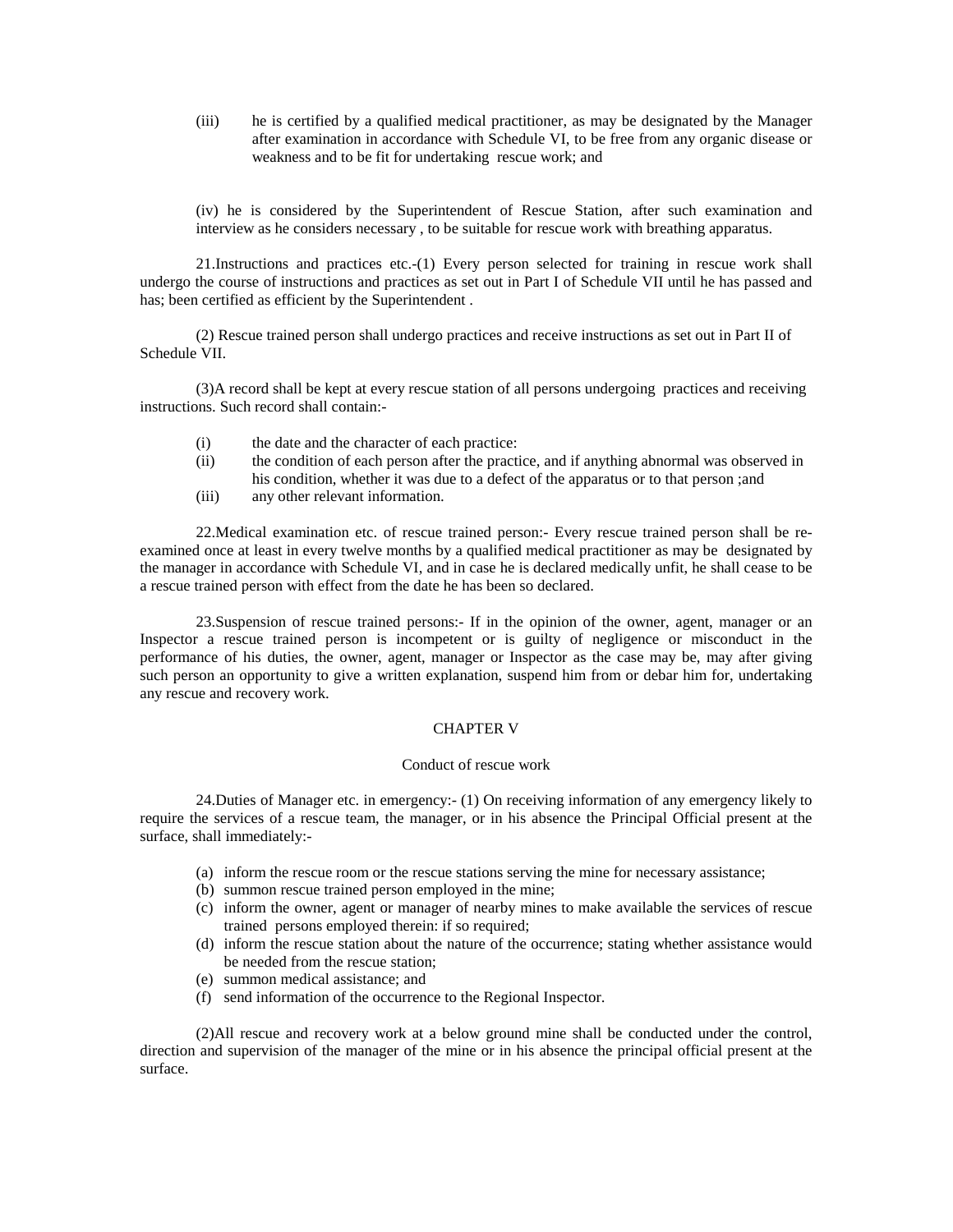Provided that in the event of a major emergency, such as ignition, explosion , big underground fire or an accident involving a number of persons, the manager or the principal official shall, in taking decisions regarding rescue and recovery operations, take guidance from a ground consisting of a Senior Official of the management a representative each from the Director General of Mines Safety, concerned rescue station and the recognised Union of the Workers, so however that he must take necessary decisions and direct the operations as the situation warrants, without waiting for the constitution or deliberations of the said group.

25.Accommodation at the below ground mine for persons engaged in rescue work:- Whenever rescue trained persons are engaged in rescue or recovery work at a below ground mine, thee shall be provided at such mine suitable accommodation for storage and charging of apparatus required for that work. Such accommodation shall be situated at a convenient place near the entrance in use, and shall be properly ventilated and lighted. Adequate quantity of cool and wholesale drinking water shall be provided at such accommodation; and proper canteen facilities shall also be provided for the rescue workers.

26.Entry into below ground mines for rescue or recovery work:- (1) No person shall be allowed to enter a below ground mine or part thereof which is unsafe for the purpose of engaging in rescue or recovery work, unless authorised by the manager or in his absence by the principal official of the mine present at the surface. Only rescue trained persons shall be permitted to enter the mine for the purpose of using selfcontained breathing apparatus.

(2)During the Course of rescue or recovery work, person or persons shall be stationed at the entrance to the below ground mine and shall keep a written record of all persons entering and leaving such mine, and the time thereof.

27.Fresh air bases:- (1) As soon as possible, base or bases shall be established in fresh air, as near to the irrespirable zone or zones as safety permits, Every such base shall, if possible be connected by telephone:

- (i) if the base is below ground to the surface ; or
- (ii) if the base is on the surface, to the shaft bottom.

(2)Except in cases where the delay involved may result in danger to life, rescue trained persons shall not proceed beyond any place where a base is to be established until there have been provided at such base:-

- (a) two persons, of whom one shall be a qualified medical practitioner if practicable, and other shall be a rescue trained person;
- (b) a spare team; with rescue apparatus, ready for immediate service;
- (c) one or more reviving apparatus, oxygen revivers etc,
- (d) first aid box and stretcher,
- (e) means of testing for carbon monoxide;
- (f) a hygrometer; and
- (g) two flame safety lamp.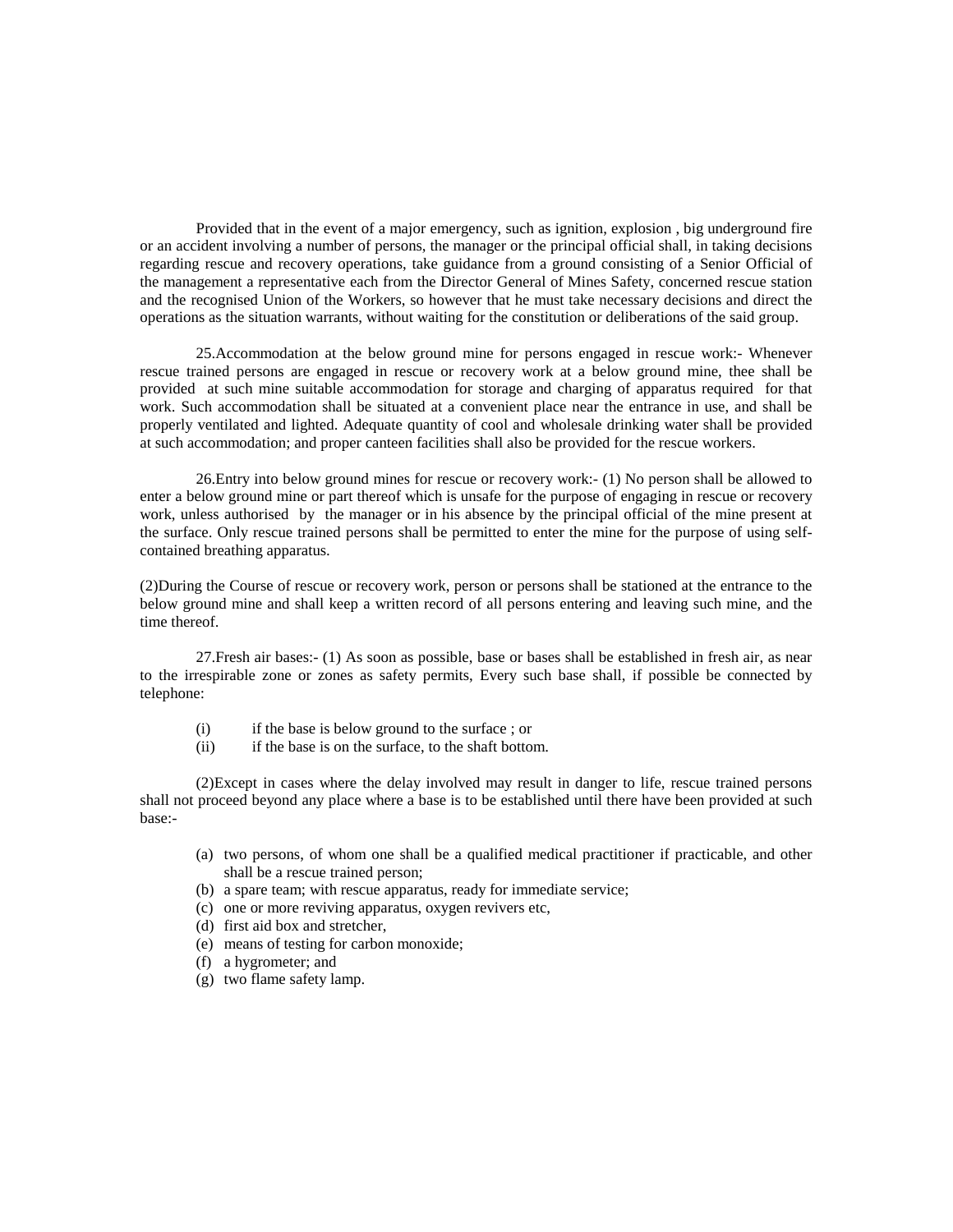(3)Whenever men are already at work beyond the fresh air base, there shall be provided at the base as soon as possible the persons, apparatus and equipments specified sub –rule  $(2)$ 

28.Leader:- Every rescue team engaged in work with breathing apparatus in a mine shall be under a leader who shall be appointed by the Superintendent.

29.Instructions to leader:- Prior to sending a rescue team underground, the Superintendent or a person authorised by him shall give clear instructions to the leader of the team as to where it shall go and what it shall attempt.

30.Test of apparatus:- Before proceeding below ground the leader shall test or witness the testing of self-contained breathing apparatus of the team for leakage. No such apparatus shall be used unless it is found safe. He shall check the equipment of his party, and immediately before entering irrespirable atmosphere shall make sure that all breathing apparatus are working properly.

31.Duties of leader below ground : (1) The leader shall not engage in mnual work. He shall give his attention solely to directing the team and to maintaining its safety. He shall examine the roof and supports during the journey, and if there is any liklihood of fall at any place along the roadway, shall not proceed further until the team has made the place secure.

(2)The leader shall keep the team together and shall not allow any member of the team to stray.

(3).If the atmosphere is clear, the leaderl shall, when passing the junction of two or more readways, clerly indicatethe route by means of arrow marks in chalk. If the atmosphere is obscure, the leader shall see that a life line is lead in from the fresh air base, and shall not allow any member of the team to move out of reach of that line; or, if that course is impracticable, he shall not proceed until every roadway branching of from the route is fenced across the whole opening.

(4).When using rescue apparatus, the leader shall carry a watch, shall record the presssure of the compressed oxygen at intervals of 20 minutes or so, and shall commence the return journey in ample time. During travelling he shall adopt the pace of slowest member, if any member of the team is in distress, shall immediately return to the fresh air base with the whole team.

(5).The leader shall not permit any meber of the team using breathing apparatus in a mine to remain at work at any onel time for a period longer than one and half hours or such other period as may be specified by the Chief Inspector in respect of the breathing apparatus being used.

32.Rescue team members and their duties:- (1) The number of persons in any rescue team using breathing apparatus in a mine shall not be less than five not morel than six, including the leader.

(2).In case there is no provision in any of the breathing apparatus caried by the rescue team for a extension for supply of oxygen to another person inan emergency, the team shall carry a self rescuer.

(3).Members of rescue team shall in general, use the signals prescribed in Schedule VIII in communicating to one another.

(4).In travelling with rescue apparatus on, every member of the team shall keep the place given to him when numbering off. If the pace is too quick orif distress is felt, the mber shall at once call attention to the fact.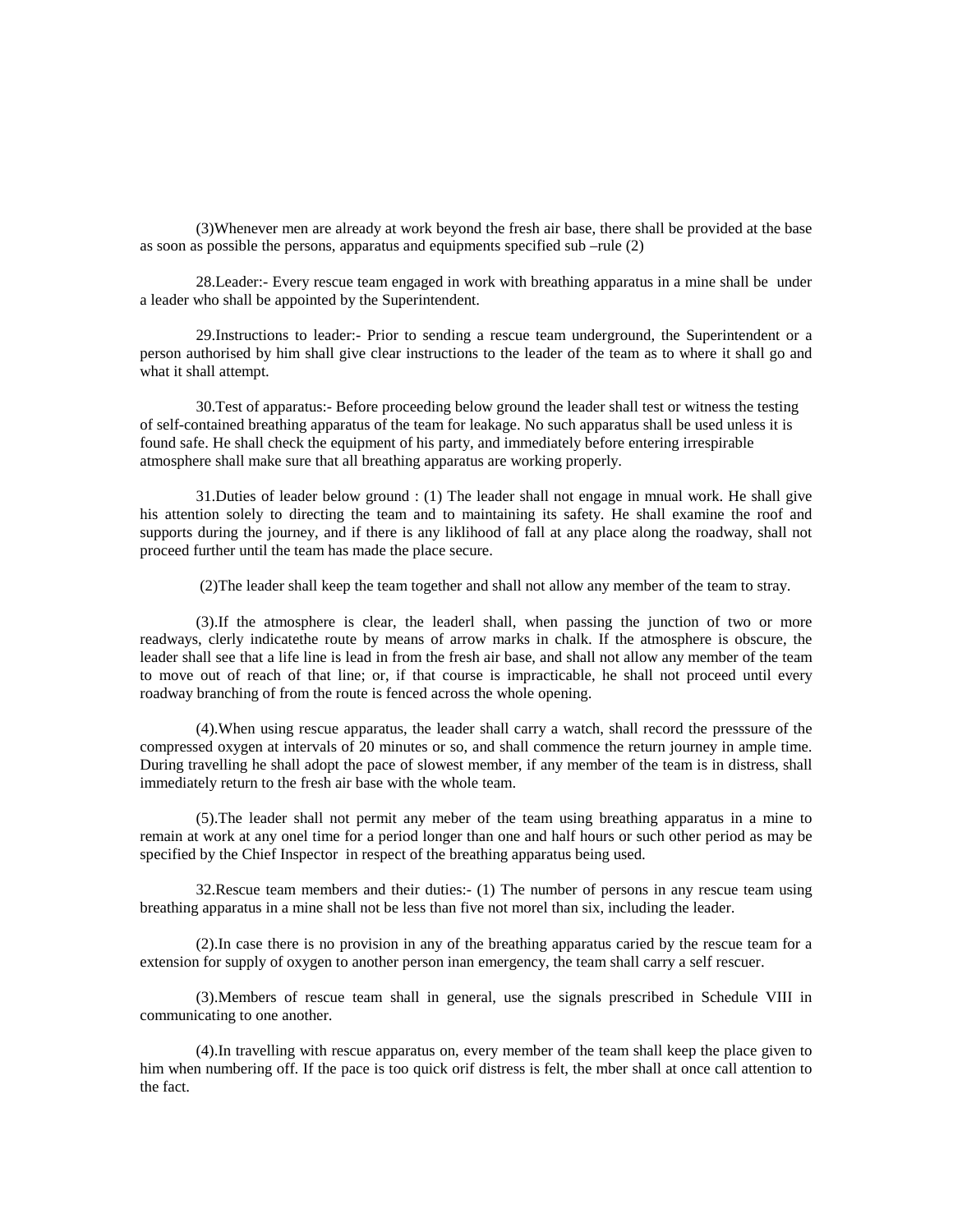(5).Every member of a rescue team engaged in work with breathing apparatus in amine shall obey the order of the leader of the team.

33.Restriction of second spell of works:- No person shall commence a second or ;subsequent spell of work in irrespirable atmosphere without being examined and found fit by a qualified medical practitioner.

### CHAPTER VI

#### Miscellaneous

34.Obligation of owner, agent and manager in certain situations:- Whenever emergency arises at a below ground mine, whether served by a rescue room or rescue station or not, the owner, agent or manager may seek assistance or additional assistance as the case may be from the nearest rescue room or rescue station and in such an event:-

- (a) all possible assistance shall be promptly rendered by the rescue room or rescue station; and
- (b) the owner of the mine shall pay to the owner of the rescue station or rescue room, rendering such assistance, the full cost of rescue services and facilities borrowed.

35.General management:- It shall be the responsibility of the owner to establish, maintain and ensure proper functioning of rescue room or rescue station as required under these rules, to appoint Superintendent, instructors, rescue room incharge, rescue trained persons, and to provide necessary rescue equipment and apparatus as may be necessary for compliance with the provisions of these rules.

36.Inspections:- (1) The Chief Inspector or other Inspector, authorised by him in his behalf or the Regional Inspector may enter, inspect and examine any rescue station and rescue room and make such examination or inquiry as he thinks fit in order to ascertain whether the provisions of these rules and of any orders made thereunder are being complied with.

(2).When the below ground mines served by a rescue station or rescue room fall under the jurisdiction of two or more Regional Inspectors, the Chief Inspector may authorise any one of them for enforcement of these rules.

37.Power to relax:- Where in the opinion of the Chief Inspector, the conditions pertaining to a mine or rescue station or rescue room are such as to render compliance with any provisions contained in these rules, unnecessary or impracticable, he may by an order in writing and subject to such conditions as he may specify therein grant exemption from the said provisions.

38.Repeal and saving :- (1) The Coal Mines Rescue Rules, 1959 are hereby repealed.

(2).Not withstanding such repeal anything done or any action taken under the said rules shall be deemed to have been done or taken under the corresponding provisions of these rules.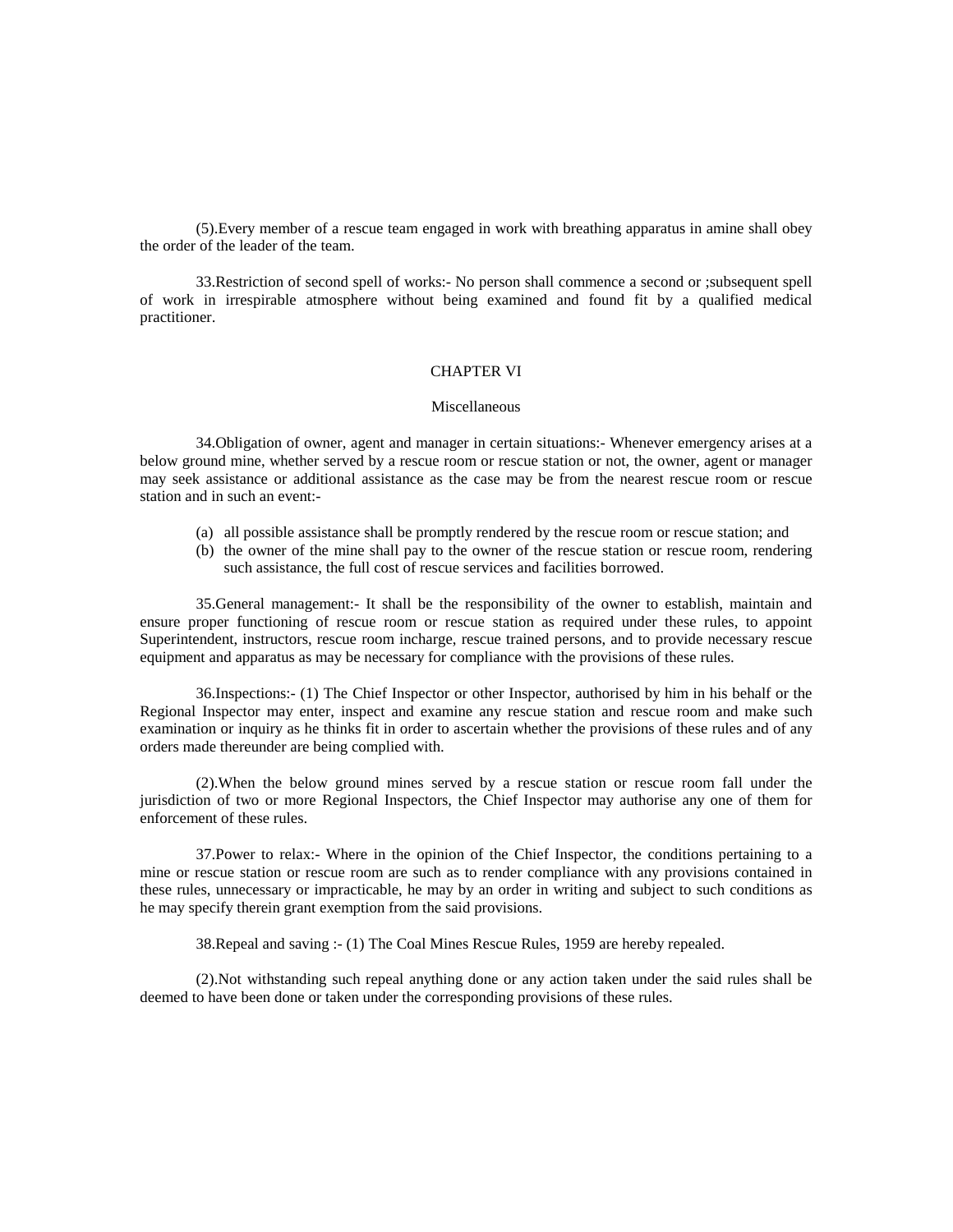## **FORM I**

# [See rule 3(4)]

Intimation of appointment etc. of Superintendent.

From

To

1. The Chief Inspector of Mines, Dhanbad-826001. 2. The Regional Inspector of Mines,

### Sir,

|                                                                                 | I have to furnish the following particulars in respect of appointment/termination of appointment of |
|---------------------------------------------------------------------------------|-----------------------------------------------------------------------------------------------------|
| Superintendent<br>at                                                            | station                                                                                             |
|                                                                                 |                                                                                                     |
|                                                                                 |                                                                                                     |
| 2.Qualifications (a) First Class Manager's (Coal/Metalliferous*) Certificate No | (b)Number of Certificate of Competency in undertake Rescue and Recovery                             |
|                                                                                 |                                                                                                     |
|                                                                                 |                                                                                                     |
| 4. Address of Superintendent                                                    |                                                                                                     |
|                                                                                 |                                                                                                     |
|                                                                                 | Yours faithfully,                                                                                   |
|                                                                                 | Signature<br>Owner                                                                                  |

• Delete whatever is not applicable.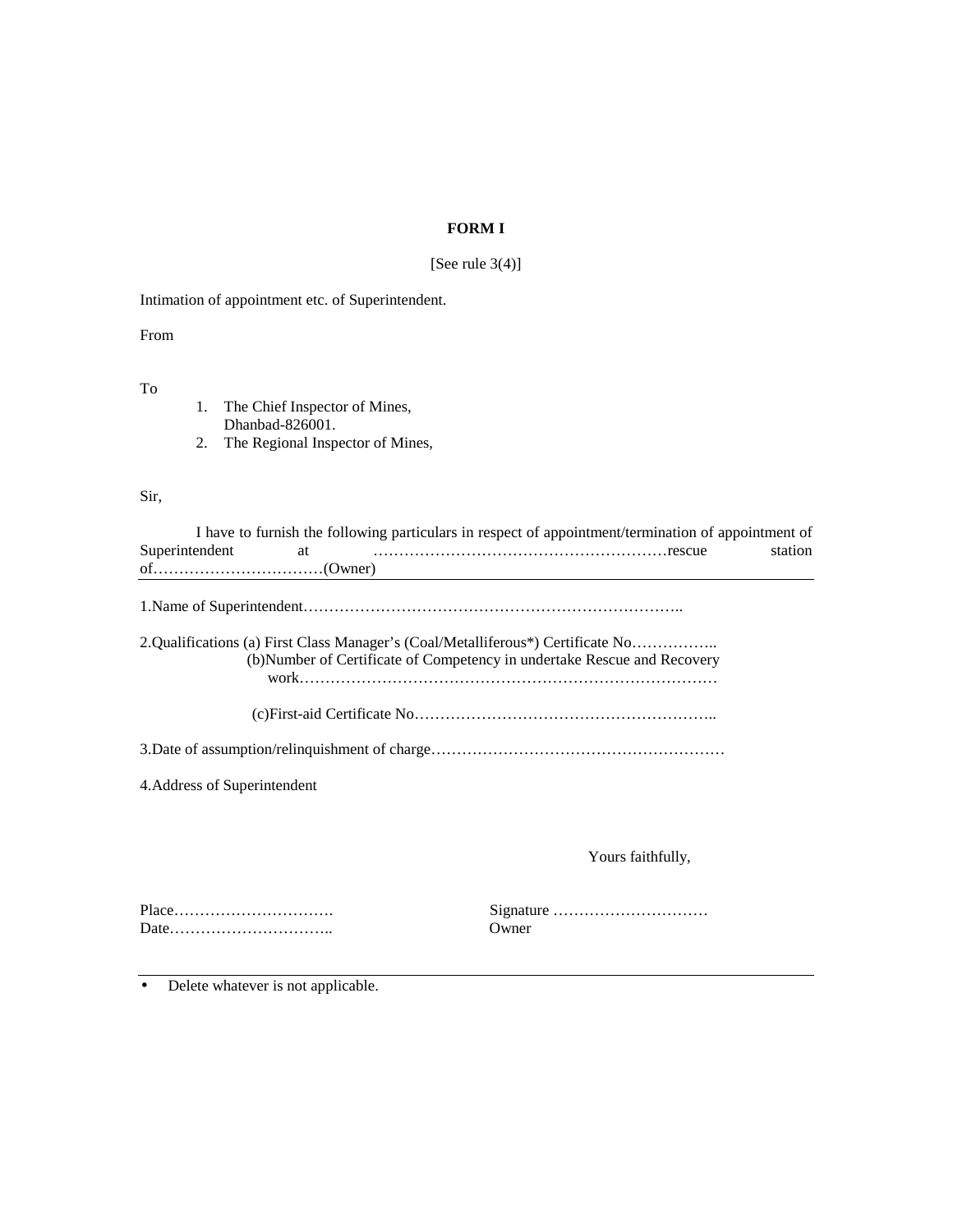## FORM II

# [See rule 11 (7)]

## Notice of accident

From………………………..

To

1.The Chief Inspector of Mines, Dhanbad –826001. 2.The Regional Inspector of Mines,

Sir,

|                              | T | have                                 | to | furnish                                                                  | the | following particulars               |                   |                                                 | of<br>an | accident                                                   |  |
|------------------------------|---|--------------------------------------|----|--------------------------------------------------------------------------|-----|-------------------------------------|-------------------|-------------------------------------------------|----------|------------------------------------------------------------|--|
|                              |   |                                      |    | 1. Situation of mines/rescue station/rescue room                         |     | Name and postal<br>address of owner |                   | <b>District</b><br><b>State Pin</b>             |          | Village Post Office Police<br>Station Sub-Division(Taluqa) |  |
|                              |   |                                      |    |                                                                          |     |                                     |                   |                                                 |          |                                                            |  |
| 2. Date and hour of accident |   |                                      |    | Place of location of accident<br>in mine/rescue station/<br>rescue room* |     |                                     | Number of persons |                                                 |          |                                                            |  |
|                              |   |                                      |    |                                                                          |     |                                     |                   |                                                 | Killed   | Seriously<br>Injured                                       |  |
|                              |   | 3. Cause and description of accident |    |                                                                          |     |                                     |                   |                                                 |          |                                                            |  |
|                              |   | 4. Name of persons killed/injured    |    |                                                                          |     | Nature of employment                | Age               | Sex                                             |          | Nature of injury/<br>cause of death.                       |  |
|                              |   |                                      |    |                                                                          |     |                                     |                   | Yours faithfully,                               |          |                                                            |  |
| Place                        |   |                                      |    |                                                                          |     |                                     |                   | Signature<br>Designation-Manager/Superintendent |          |                                                            |  |

Date…………….